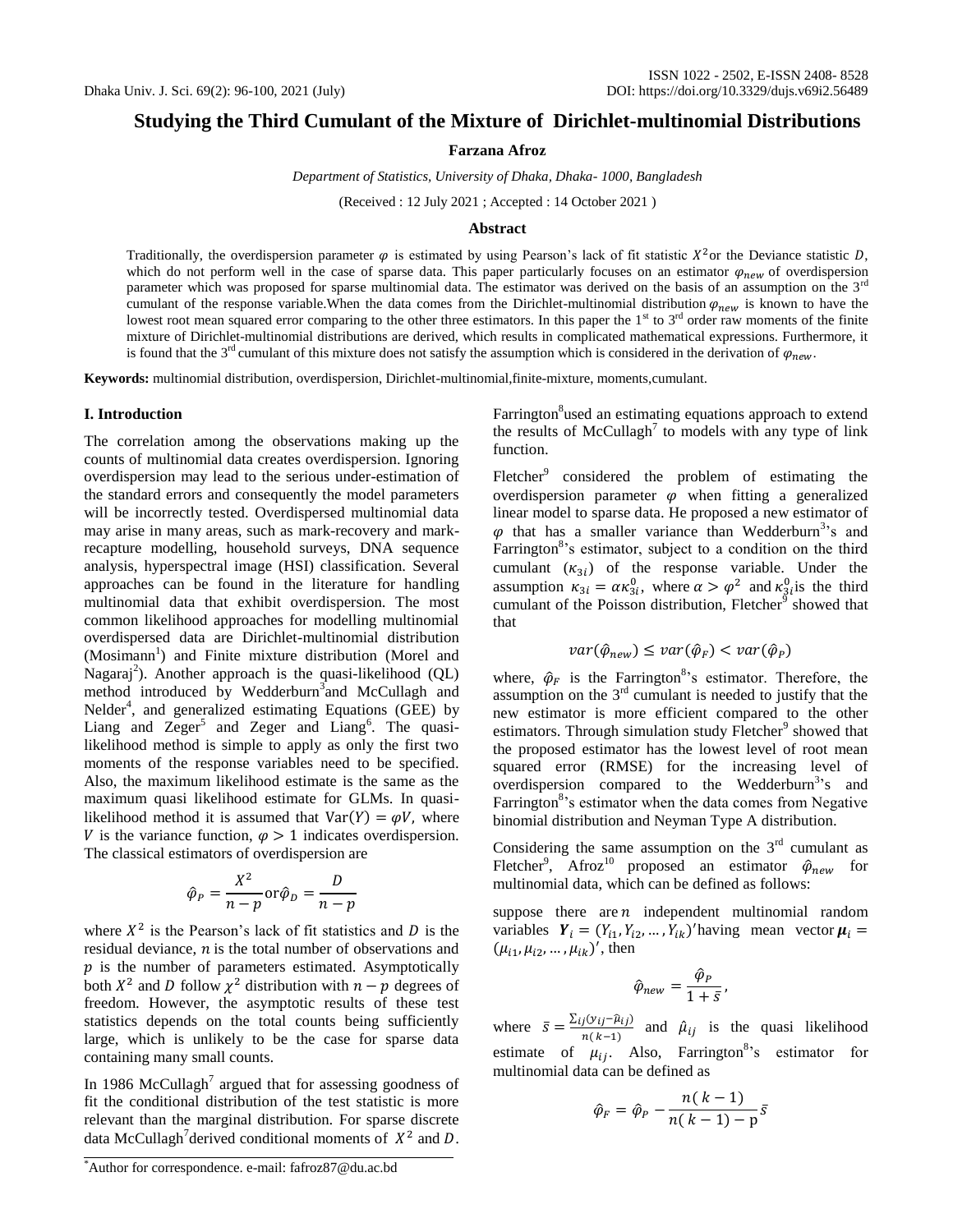Afroz<sup>10</sup>showed that  $\hat{\varphi}_{New}$  has the lowest RMSE comparing to  $\hat{\varphi}_P$ ,  $\hat{\varphi}_D$  and  $\hat{\varphi}_F$ , when the data are highly sparse and follow Dirichlet-Multinomial distribution. However, it is shown that  $\hat{\varphi}_{New}$  did not performed the best when the data are generated from the finite mixture of Dirichletmultinomial distributions. Afroz<sup>10</sup>derived the  $3<sup>rd</sup>$  cumulant of the Dirichlet-multinomial distribution and showed that it satisfies the assumption discussed in Fletcher<sup>9</sup>. The motivation of this paper comes from a question raised in Afroz<sup>10</sup>, whether the  $3<sup>rd</sup>$  cumulant of the mixture of Dirichlet-multinomial distributions satisfy the assumption or not. In this paper, the  $1<sup>st</sup>$  to  $3<sup>rd</sup>$  order raw moments of the mixture of Dirichlet-multinomial distribution sare derived, also using the raw moments the  $3<sup>rd</sup>$ cumulant is derived.

## **II. Dirichlet-multinomial Distribution**

Let  $Y_i = (Y_{i1}, Y_{i2}, \dots, Y_{i(k-1)})'$  denote the observations from a typical cluster of size  $m$ . Here  $Y_{ij}$  denotes the count in cluster i and category  $j$  ( $i = 1, 2, ..., n$  and  $j = 1, 2, ..., k$ 1) and  $Y_{ik} = m - (Y_{i1} + Y_{i2} + \cdots + Y_{i(k-1)})$ . The Dirichletmultinomial distribution proposed by  $M$ osimann<sup>1</sup> provides a way to model categorical data exhibiting overdispersion. Here the overdispersion is believed to arise from the fact that the cell probabilities  $\boldsymbol{\pi}_i = (\pi_{i1}, \pi_{i2}, \dots, \pi_{i(k-1)})'$  vary randomly according to a Dirichlet distribution, with probability density function

$$
f(\boldsymbol{\pi}_i) = \frac{\Gamma(c)}{\prod_{j=1}^k \Gamma(c p_{ij})} \prod_{j=1}^k \pi_{ij}^{cp_{ij}}
$$

where  $c = \frac{1}{2}$  $\frac{-\tau}{\tau}$ ,  $0 < \tau < 1$ , and  $\Gamma(\tau)$  denotes the gamma function. Thus it is assumed that  $Y_i | \pi_i$  is distributed as a kdimensional multinomial random variable and the marginal distribution of  $Y_i$  is then the Dirichlet-multinomial, with probability mass function

$$
P(Y_i = y_i) = \frac{m!}{y_{i1}! y_{i2}! \dots y_{ik}!} \frac{\Gamma(c)}{\Gamma(m+c)} \frac{\prod_{j=1}^k (y_{ij} + c p_{ij})}{\prod_{j=1}^k \Gamma(c p_{ij})}.
$$

The mean and variance of  $Y_i$  are as follows

$$
E(\boldsymbol{Y}_i) = m\pi_i
$$

and

$$
var(\boldsymbol{Y}_i) = \{1 + \tau(m-1)\} m\{\text{diag}(\boldsymbol{\pi}_i) - \boldsymbol{\pi}_i \boldsymbol{\pi}_i'\}
$$

where  $diag(\pi_i)$  is a diagonal matrix with diagonal elements  $\pi_{i1}, \pi_{i2}, ..., \pi_{i(k-1)}$ . The term  $\{1 + \tau(m-1)\}\$ indicates extra variation comparing to the usual covariance of a multinomial distribution. Note that for  $\tau = 0$  the Dirichletmultinomial distribution and the usual multinomial distribution have common covariance matrix. Newcomer et al.<sup>11</sup> derived the higher order moments of the two commonly used multinomial overdispersion models. Following the results of Newcomer et al.<sup>11</sup>the first through third order moments of Dirichlet-multinomial distribution are

II. 
$$
E(Y_{ij}^2) = m(m-1) \frac{(cp_{ij}+1)}{(c+1)} + mp_{ij},
$$
  
III.  $E(Y_i^3) = m(m-1)(m-2) \frac{(cp_{ij}+1)(cp_{ij}+2)}{(c+1)(c+2)} P_i$ 

# $3m(m-1)\frac{(cp_{ij}+1)}{(c+1)}$  $\frac{p_{ij}+1j}{(c+1)}+mp_{ij}.$

#### **III. Example**

In order to examine the numerical differences between the estimators, mark-recovery data on herring gulls (Larus argentatus) from Kent Island in Canada are used here. From 1934 to 1939, 31,694 fledging gulls were banded, of which 1099 were recoverd after death. The detailed description can be found in Paynter<sup>12</sup>. Suppose, s is the probability that a bird survives a year and  $r$  is the probability that a banded dead bird is reported. Simple form of Seber<sup>13</sup> model is used to model cell probabilities of the data. After fitting product multinomial model  $r$  and  $s$  are estimated as 0.035 and 0.655 respectively. In order to, construct a suitable confidence interval of the parameters,  $r$  and  $s$  a proper estimator of  $\varphi$  is needed. Now a simulation study is performed to select the best estimator of  $\varphi$  by generating data from Dirichlet-multinomial distribution. The recovery and survival probabilities were set to the estimated value sand  $\varphi$  is varied from 2 to 5 in the simulation study. Now the root mean squared error for all the 4 estimators are calculated for each level of  $\varphi$ . From the results displayed in Table-1 it is apparent that,  $\hat{\varphi}_{new}$  outperforms the other estimators for different levels of  $\varphi$ . It is noticeable that RMSE increases for the increasing values of  $\varphi$ , however  $\hat{\varphi}_{new}$  has the lowest RMSE among all the estimators in each case.

**Table 1. Simulation results for the Dirichlet-multinomial distribution**

| $\omega$ | $\mathcal{D}_{P}$ | $\varphi_F$ | $\varphi_D$ | Pnew  |
|----------|-------------------|-------------|-------------|-------|
|          | 3.112             | 2.167       | 1.203       | 0.634 |
|          | 9.879             | 7.418       | 1.967       | 1.144 |
| 4        | 5.085             | 3.527       | 2.759       | 1.584 |
|          | 11.576            | 9.434       | 3.581       | 2.175 |

Therefore, from the simulation results it is clear that  $\hat{\varphi}_{new}$ should be used to construct the confidence interval of the parameters.

#### **IV. Mixture of Dirichlet-multinomial Distributions**

Suppose that the multinomial data  $Y_i = (Y_{i1}, \dots, Y_{ik})$  is collected from a population which is a mixture of two groups having different parameters  $\boldsymbol{\pi}_1 = (\pi_{11}, \pi_{12}, \dots, \pi_{1k})$ and  $\boldsymbol{\pi}_2 = (\pi_{21}, \pi_{22}, \dots, \pi_{2k})$ . Each observation comes from group-1 and group-2 with probability  $w_1$  and  $w_2$ respectively, where  $w_1 + w_2 = 1$ . Let us consider the following setup with subscript  $i$  removed for simplicity

$$
Y = Y_1 + Y_2
$$
  

$$
Y_1 = (Y_{11}, ..., Y_{1k}), \qquad Y_2 = (Y_{21}, ..., Y_{2k})
$$

where

$$
Y_1|m_1, \pi_1 \sim \text{Multinom}(m_1, \pi_1),
$$

 $^{+}$ 

I.  $E(Y_{ii}) = mp_{ii},$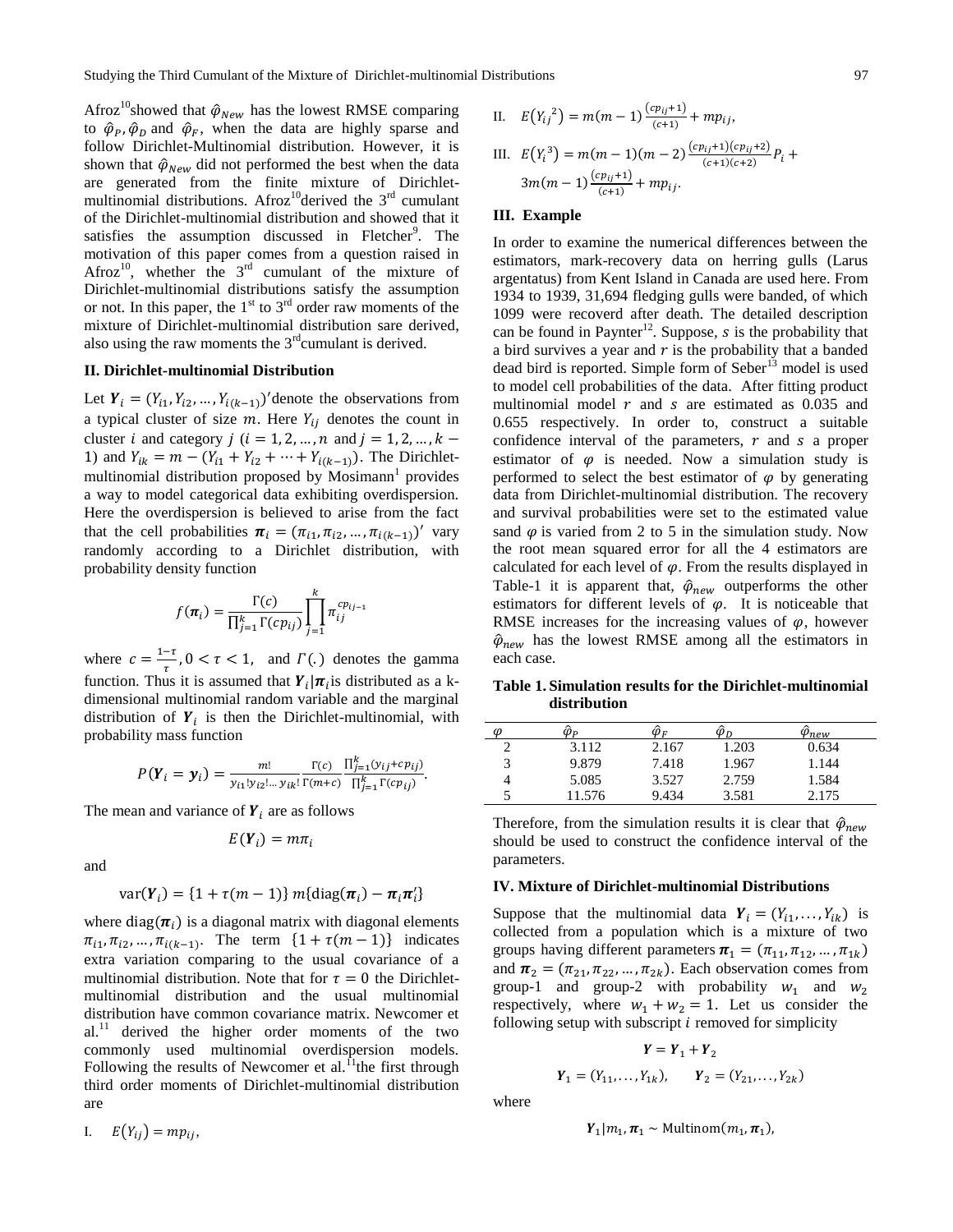$$
Y_2|m_2, \pi_2 \sim \text{Multinom}(m_2, \pi_2),
$$
  

$$
m_1 + m_2 = m,
$$

and

 $\pi_1$ ~Dirichlet( $c_1p_{11},...,c_1p_{1k}$ ),

 $\pi_2$ ~Dirichlet( $c_2p_{21},...,c_2p_{2k}$ ).

We then have

$$
E(\pi_{1j}) = \frac{c_1 p_{1j}}{\sum_j c_1 p_{1j}}, \qquad E(\pi_{2j}) = \frac{c_2 p_{2j}}{\sum_j c_2 p_{2j}}
$$

$$
Var(\pi_{1j}) = \tau_1 p_{1j} (1 - p_{1j}),
$$

$$
Var(\pi_{2j}) = \tau_2 p_{2j} (1 - p_{2j}).
$$

Now following the results of  $A$ froz<sup>1</sup> the expected value and variance of  $Y_i$  can be obtained as follows

$$
\mu'_{1} = E_{m,\pi_{j},Y_{j}}(Y_{1j} + Y_{2j})
$$
  
\n
$$
= E_{m} (E_{\pi_{j},Y_{j}} | m(Y_{1j} + Y_{2j}))
$$
  
\n
$$
= E_{m} (E_{\pi_{j}} (E_{Y_{j}|\pi_{j},m}(Y_{1j} + Y_{2j})))
$$
  
\n
$$
= E_{m} (E_{\pi_{j}} (m_{1}\pi_{1j} + m_{2}\pi_{2j}))
$$
  
\n
$$
= E_{m} (m_{1}p_{1j} + m_{2}p_{2j})
$$
  
\n
$$
= m(w_{1}p_{1j} + w_{2}p_{2j})
$$
  
\n(1)

Similarly

$$
\mu_2 = Var_{m,\pi_j, Y_j}(Y_{1j} + Y_{2j})
$$
  
\n
$$
= E_m \left( Var_{\pi_j, Y_j | m} (Y_{1j} + Y_{2j}) \right)
$$
  
\n
$$
+ Var_m \left( E_{\pi_j, Y_j | m} (Y_{1j} + Y_{2j}) \right)
$$
  
\n
$$
= E_m \left( m_1 (1 + ((m_1 - 1)\tau_1) p_{1j} (1 - p_{1j}) \right)
$$
  
\n
$$
+ m_2 (1 + ((m_2 - 1)\tau_2) p_{2j} (1 - p_{2j}))
$$
  
\n
$$
+ Var_m \left( m_1 p_{1j} + m_2 p_{2j} \right)
$$
  
\n
$$
= (1 + (m - 1)\tau_1 w_1) m w_1 p_{1j} (1 - p_{1j})
$$
  
\n
$$
+ (1 + (m - 1)\tau_2 w_2) m w_2 p_{2j} (1 - p_{2j})
$$
  
\n
$$
+ p_{1j}^2 m w_1 (1 - w_1) + p_{2j}^2 m w_2 (1 - w_2)
$$
  
\n
$$
- 2 m w_1 w_2 p_{1j} p_{2j}
$$
 (2)

Now the second order raw moment  $\mu'_2$  of  $Y_i$  can be calculated by using Equations (1) and (2). For the simplified form of  $\mu'_2$ , the software Mathematica<sup>14</sup> Version 12.1 is used. The final form of  $\mu'_2$  is as follows

$$
\mu'_2 = \mu_2 + \mu'_1{}^2 = -mp_{1j}w_1(p_{1j}w_1(1 + (m - 1)\tau_1) +
$$
  
\n
$$
\tau_1w_1(1 - m) - 1) - 2mp_{1j}p_{2j}w_1w_2 + (mp_{1j}w_1 +
$$
  
\n
$$
mp_{2j}w_2)^2 - m^2p_{2j}w_1w_2(p_{2j}w_2((m - 1)\tau_2 + 1) +
$$
  
\n
$$
(1 - m)\tau_2w_2 - 1)(1 + (m - 1)p_{1j}w_1\tau_1 - p_{1j}^2(w_1 - 1 -
$$
  
\n
$$
\tau_1w_1 + mr_1w_1) - 2mp_{1j}p_{2j}w_1w_2 + (mp_{1j}w_1 +
$$

$$
mp_{2j}w_2)^2 + mw_2 \left(1 + (m-1)\tau_2 p_{2j}w_2 - p_{2j}^2 (w_2(1 - (1-m)\tau_2) - 1)\right)
$$
\n(3)

In order to derive 3<sup>rd</sup> order raw moment  $\mu'_3$  of  $Y_i$ , results from Newcomer et al<sup>11</sup> are used. The derivation of  $\mu'_3$  is as follows

$$
\mu'_{3} = E_{m,\pi_{j}Y_{j}}(Y_{1j} + Y_{2j})^{3}
$$
\n
$$
= E_{m,\pi_{j}Y_{j}}(Y_{1j}^{3} + 3Y_{1j}^{2}Y_{2j} + 3Y_{1j}3Y_{2j}^{2} + 3Y_{2j}^{3})
$$
\n
$$
= E_{m}\left(E_{\pi_{j}}\left(E_{Y_{j}|\pi_{j},m}(Y_{1j}^{3} + 3Y_{1j}^{2}Y_{2j} + 3Y_{1j}3Y_{2j}^{2} + 3Y_{2j}^{3})\right)\right)
$$
\n
$$
= E_{m}\left(E_{\pi_{j}}\left(m_{1}\pi_{1j}\left(1 - 3\pi_{1j} + 3m_{1}\pi_{1j} + 2\pi_{1j}^{2} - 3m_{1}\pi_{1j}^{2}\right) + n_{1}^{2}\pi_{1j}^{2}\right) + 3\left(m_{1}\pi_{1j}\left(1 - \pi_{1j} + m_{1}\pi_{1j}\right)\right)m_{2}\pi_{2j}
$$
\n
$$
+ 3\left(m_{2}\pi_{2j}\left(1 - \pi_{2j} + m_{2}\pi_{2j}\right)\right)m_{1}\pi_{1j}
$$
\n
$$
+ m_{2}\pi_{2j}\left(1 - 3\pi_{2j} + 3m_{2}\pi_{2j} + 2\pi_{2j}^{2} - 3m_{2}\pi_{2j}^{2}\right)
$$
\n
$$
+ 3\left(m_{2}\pi_{2j}\left(1 - 3\pi_{2j} + 3m_{2}\pi_{2j} + 2\pi_{2j}^{2} - 3m_{2}\pi_{2j}^{2}\right)\right)
$$
\n
$$
= E_{m}\left(m_{1}p_{1j} + 3m_{1}(m_{1} - 1)\frac{(C_{1}p_{1j} + 1)p_{1j}}{(C_{1} + 1)}
$$
\n
$$
+ m_{1}(m_{1} - 1)(m_{1} - 2)\frac{(C_{1}p_{1j} + 1)p_{1j}}{(C_{1} + 1)}
$$
\n
$$
+ 3\left(m_{1}p_{1j} + m_{1}(m_{1} - 1)\frac{(C_{1}p_{1j} + 1)p_{1j}}{(C_{1} + 1)}
$$
\n
$$
+ 3
$$

Note that in Equation (4),  $\mu'_3$  is expressed in terms of  $C_1$  and  $C_2$ . In order to express  $\mu'_3$  in terms of  $\tau_1$  and  $\tau_1$ , the software Mathematica<sup>14</sup> is used. The final form of  $\mu'_3$  is as follows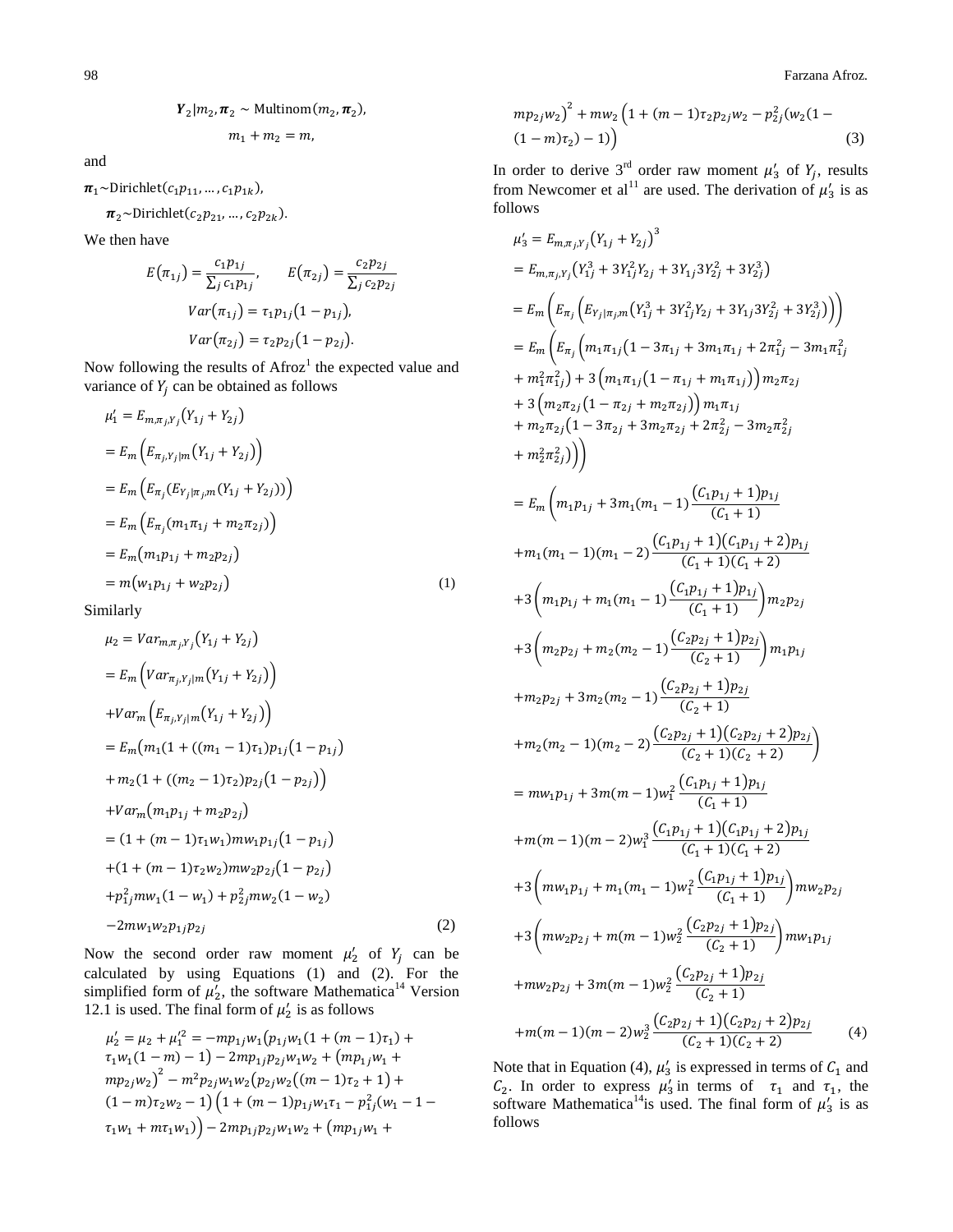$$
\mu'_{3} = m((p_{1j}w_{1} - 3(m - 1)p_{1j}(p_{1j}(\tau_{1} - 1) - \tau_{1})w_{1}^{2} + \frac{(m - 2)(m - 1)p_{1j}(p_{1j}(\tau_{1} - 1) - 2\tau_{1})(p_{1j}(\tau_{1} - 1) - \tau_{1})w_{1}^{3})}{1 + \tau_{1}} + p_{2j}w_{2} - 3mp_{1j}p_{2j}w_{1}((m - 1)p_{1j}(\tau_{1} - 1)w_{1} + \tau_{1}(w_{1} - mw_{1}) - 1)w_{2} - 3(m - 1)p_{2j}(p_{2j}(\tau_{2} - 1) - \tau_{2})w_{2}^{2} + \frac{(m - 2)(m - 1)p_{2j}(p_{2j}(\tau_{2} - 1) - 2\tau_{2})(p_{2j}(\tau_{2} - 1) - \tau_{2})w_{2}^{3}}{1 + \tau_{2}} - 3mp_{1j}p_{2j}w_{1}w_{2}((m - 1)(\tau_{2} - 1)p_{2j}w_{2} + \tau_{2}(w_{2} - mw_{2}) - 1)).
$$
\n(5)

Now using Equations (1), (3) and (5) the  $3<sup>rd</sup>$  cumulant of the mixture of Dirichlet-multinomial distribution can be calculated as

$$
\kappa_3 = \mu'_3 - 3\mu'_2\mu'_1 + 2\mu'_1{}^3
$$
  
\n
$$
= 2(m p_{1j}w_1 + m p_{2j}w_2)^3
$$
  
\n
$$
+ m((p_{1j}w_1
$$
  
\n
$$
- 3(m - 1)p_{1j}(p_{1j}(\tau_1 - 1) - \tau_1)w_1^2)
$$
  
\n
$$
+ \frac{(m + 2)(m - 1)p_{1j}(p_{1j}(\tau_1 - 1) - 2\tau_1)(p_{1j}(\tau_1 - 1) - \tau_1)w_1^3}{1 + \tau_1}
$$
  
\n
$$
+ p_{2j}w_2
$$
  
\n
$$
-3m p_{1j}p_{2j}w_1w_2 ((m - 1)(\tau_1 - 1)p_{1j}w_1 + \tau_1(w_1 - mw_1)
$$
  
\n
$$
- 1)
$$
  
\n
$$
- 3(m - 1)p_{2j}(p_{2j}(\tau_2 - 1) - \tau_2)w_2^2
$$
  
\n
$$
+ \frac{(m - 2)(m - 1)p_{2j}(p_{2j}(\tau_2 - 1) - 2\tau_2)(p_{2j}(\tau_2 - 1) - \tau_2)w_2^3}{1 + \tau_2}
$$
  
\n
$$
-3mp_{1j}p_{2j}w_1w_2 ((m - 1)(\tau_2 - 1)p_{2j}w_2 + \tau_2(w_2 - mw_2)
$$
  
\n
$$
- 1)) - 3m(p_{1j}w_1 + p_{2j}w_2)
$$
  
\n
$$
(-mp_{1j}w_1(-1 + p_{1j}(1 + (m - 1)\tau_1)w_1 + \tau_1(w_1 - mw_1)) - 2mp_{1j}p_{2j}w_1w_2
$$
  
\n
$$
+ (m p_{1j}w_1 + m p_{2j}w_2)^2
$$
  
\n
$$
- \frac{1}{2}\tau_1 + \frac{(m - 1)\tau_1}{1 + \tau_2}w_1w_2 + (m p_{1j}w_1 + m p_{2j}w_2)^2
$$

$$
-mp_{2j}w_2(-1+p_{2j}(1+(m-1)\tau_2)w_2 + \tau_2(w_2 - mw_2))
$$
\n(6)

Now, the  $3<sup>rd</sup>$  cumulant of multinomial distribution is

$$
\kappa_3^0 = m(p_{1j}w_1 + p_{2j}w_2)(1 - p_{1j}w_1 - p_{2j}w_2)(1 - p_{1j}w_1 - 2p_{2j}w_2).
$$
\n(7)

From  $A$ froz $^{10}$  the third cumulant should satisfy the assumption  $\kappa_3 = \alpha \kappa_3^0$ , where  $\alpha \ge \varphi^2$ , i.e.  $\alpha$  must be positive. Here using Equations (6) and (7) one can calculate the value of  $\alpha = \frac{k}{\pi}$  $\frac{\kappa_3}{\kappa_3}$ Since, the form of  $\alpha$  would be very complex,  $\alpha$  is plotted for different values of the parameters  $(m, p_1, p_2, w_1, w_2, \tau_1, \tau_2)$  using Mathematica<sup>14</sup>.

#### **Plot of** $\alpha$  for  $m = 100$



**Fig. 1.**  $m = 100, p_1 = 0.5, w_1 = 0.2, w_2 = 0.8, \tau_1 = \frac{1}{20}$  $\frac{1}{99}$ ,  $\mathbf{1}$  $\frac{1}{99}$ ,

**Plot of** $\alpha$  for  $m = 10$ 





In figure 1 and 2,  $\alpha$  is plotted in the y-axis while  $p_2$  varies from  $0.001$  to  $0.999$  in the x-axis and the other parameters kept fixed to certain values. In both the figures  $\alpha$  becomes negative when  $0.5 < p_2 < 0.999$ . Therefore, it is apparent that the 3<sup>rd</sup> order cumulant of the mixture of Dirichletmultinomial distribution does not satisfy the assumption of  $\alpha \geq \varphi^2$ .

### **V. Discussion and Conclusion**

In this paper, the  $1<sup>st</sup>$  to  $3<sup>rd</sup>$  order raw moments and the  $3<sup>rd</sup>$ cumulant  $(\kappa_3)$  of the mixture of Dirichlet-multinomial distributionsare derived. Higher order moments are useful to develop goodness of fit statistics, also use of additional information about the moments in estimation procedure can provide more efficient estimators. Here it is found that,  $\kappa_{3}$  does not satisfy the assumption discussed in Fletcher<sup>9</sup> and Afroz<sup>10</sup>. Unlike the present set up one can consider other type of mixtures of Dirichlet-multinomial distributions, where one subpopulation is selected randomly from the two sub-populations and the whole